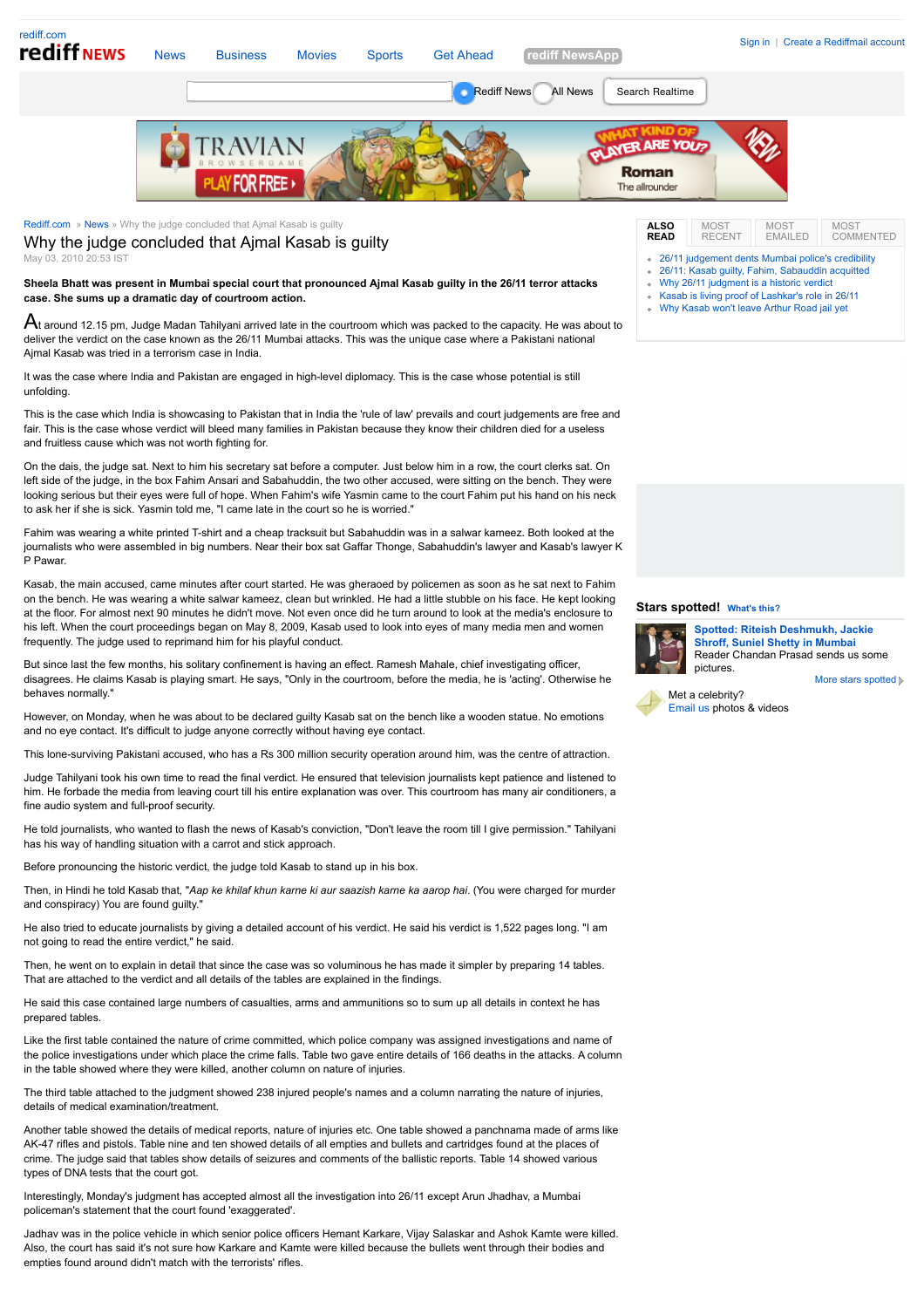As soon as judge started narrating how he has accepted that Kasab had forged an I-card of an Indian college and said he has convicted him for forgery, there was an excitement in the courtroom. The judge acknowledged that the US Federal Bureau of Investigations testimony was important. He said that the FBI's findings on the global positioning system used by the terrorists was vital. FBI's proof of how ten terrorists travelled from Karachi to Mumbai was accepted as evidence.

It was music to ears of Public Prosecutor Ujjawal Nikam when the judge, in his first half hour, kept saying, "I have accepted your case."

As he started accepting the evidence one by one, many knew, as expected, that Kasab will be pronounced guilty. The judge first talked about Kasab's offence of around 66 deaths under Section 302 of the Indian Penal Code. He said he found Kasab guilty of directly killing seven people that included policeman Tukaram Ombale. The judge said Kasab's rifle's bullets tally with those on these seven victims.

The court also said that 47 people were killed by Abu Ismail and Kasab. He says he appreciated the prosecution's evidence in this case. The court was very appreciative of photographer Sebastian D'Souza's testimony where he narrated how he took Kasab's picture while he on the killing spree at CST station.

One of the most important things that judge said while delivering the judgment was that he has accepted Kasab's statement made before a magistrate but he has also taken care to see that corroborative evidence is taken into account.

Kasab has retracted his statement that narrated his journey from Pakistan to India and his actions on 26/11. But the judge said Kasab's retraction is 'bald' without any reasons.

He said the law of prudence required that confessions of accused are corroborated by evidence. The judge assured that he has taken care of it. The court's decision was heavily depended on the confession of Kasab that was retracted.

The judge said he has accepted the evidence that Kasab was not at all under duress when he made the confession before the magistrate after his arrest. The court found him guilty of conspiracy charge also for which only circumstantial evidence exists.

The court has found Kasab guilty of deaths that occurred at other places also where he was not present.

The judge made 196 points in the 85-page summary of his 1,522-page judgment. The judge said, "These are crimes committed not by a normal criminal but by a committed man who wanted to wage war against India."

[Sheela Bhatt](http://mypage.rediff.com/profile/getprofile/Sheela%20Bhatt/8551169) in Mumbai

**Tags:** [Kasab,](http://www.rediff.com/tags/kasab) [Judge Madan Tahilyani,](http://www.rediff.com/tags/judge-madan-tahilyani) [FBI](http://www.rediff.com/tags/fbi), [India,](http://www.rediff.com/tags/india) [Ashok Kamte](http://www.rediff.com/tags/ashok-kamte)

## **Sponsored Content You May Like** [Sponsored Links](http://www.taboola.com/en/popup?template=colorbox&taboola_utm_source=rediff&taboola_utm_medium=bytaboola&taboola_utm_content=autosized-generated-text-under-1r:ROW-Bottom%20Main%20Column:) [by Taboola](http://www.taboola.com/en/popup?template=colorbox&taboola_utm_source=rediff&taboola_utm_medium=bytaboola&taboola_utm_content=autosized-generated-text-under-1r:ROW-Bottom%20Main%20Column:)



**Hautwende [Warum sollte man kratzen wenn](https://www.hautwende.de/hautkrankheiten/nesselsucht?utm_source=CpC04tab&utm_medium=content&utm_campaign=CpC04) die Haut juckt, Antwort hier**



**[35 Completely Inappropriate](http://www.risottop.com/en/cheesy/35-completely-inappropriate-selfies/?utm_source=taboola-en&utm_medium=referral&utm_term=rediff&utm_campaign=taboola-en-11) Selfies**





**[4 Signs That Someone Is](http://www.millionsingles.com/?categoryId=44918&itemId=89891&utm_source=taboola&utm_medium=referral) Attracted To You**

**MillionSingles**

**Save70 [Check Out the New Cheap](http://www.save70.com/cruise/?utm_source=taboola_save70&utm_medium=cpc&utm_campaign=save70_cruise&utm_source=taboola) Cruise Finder**



**Celebriplanet.com 10 Celebs Who Married [Ordinary People Or Fans](http://www.celebriplanet.com/gossip/10-celebs-who-married-ordinary-people-or-fans/?utm_source=taboola&utm_medium=referral)**



**Sparta Online Game [Sparta : The Strategy Game](http://plarium.com/en/strategy-games/sparta-war-of-empires/?plid=64551&pxl=taboola_fr&&publisherID=rediff) Phenomenon of 2015**